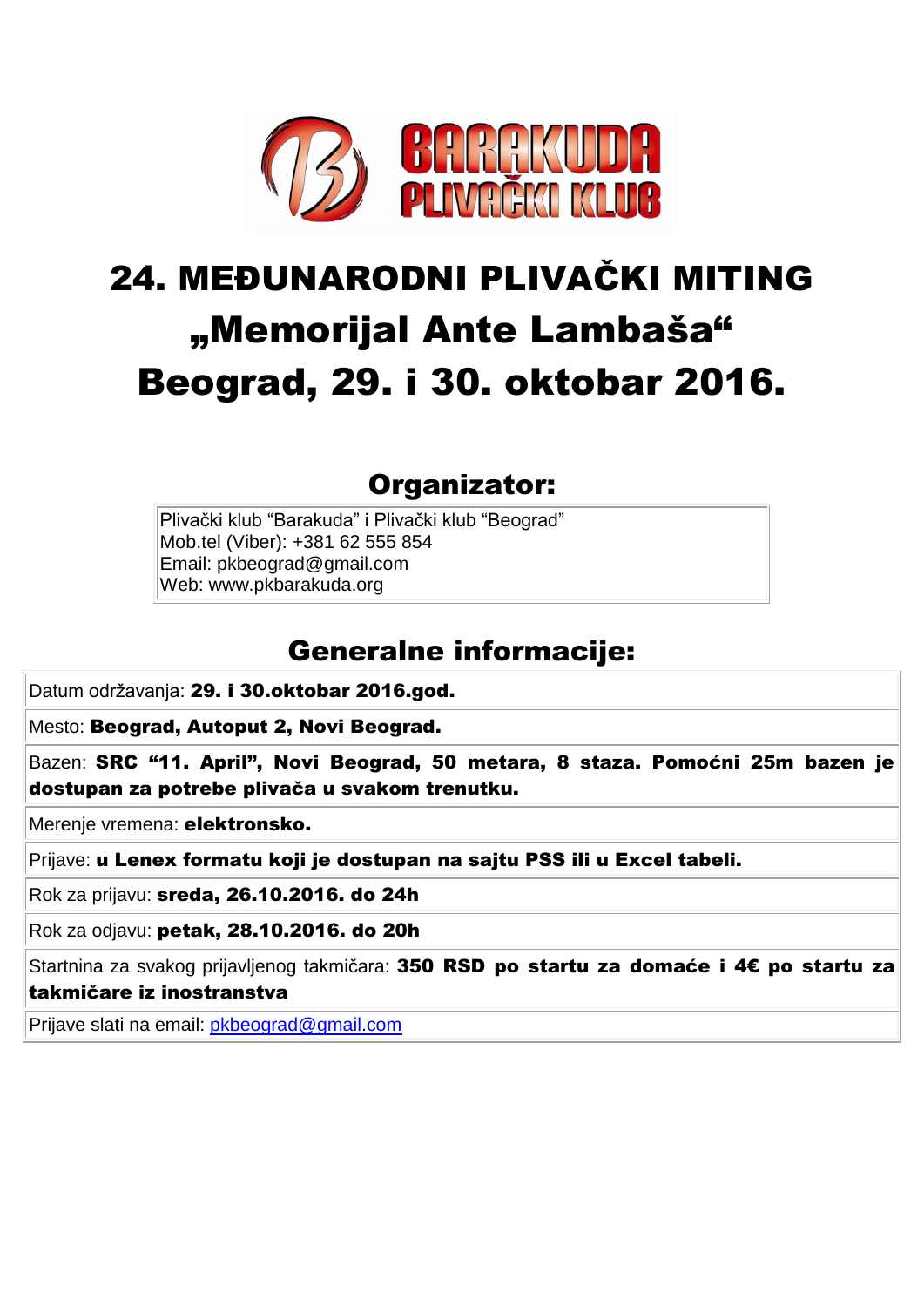## Satnica takmičenja:

| <b>Subota 29.10.2016. godine</b> | <b>Nedelja 30.10.2016. godine</b> |
|----------------------------------|-----------------------------------|
| 16,00-16,15h sastanak delegata   | 08,00-8,55h rasplivavanje         |
| 16,00-16,55h rasplivavanje       | 09,00h početak takmičenja         |
| 17,00h početak takmičenja        |                                   |

## Kategorije:

| Muški (M)         | Ženski (Ž)              |
|-------------------|-------------------------|
| A: apsolutna      | A: apsolutna            |
| $B: 2000 - 2001.$ | <b>B:</b> 2001 - 2002.  |
| $C: 2002 - 2003.$ | $C: 2003 - 2004.$       |
| D: 2004. i mlađi  | <b>D: 2005. i mlade</b> |

## Program takmičenja:

| <b>Subota 29.10.2016. godine</b> |              | <b>Nedelja 30.10.2016. godine</b>     |              |
|----------------------------------|--------------|---------------------------------------|--------------|
| 50m prsno Ž                      | (A; B; C; D) | 50m kraul M                           | (A; B; C; D) |
| 50m prsno M                      | (A; B; C; D) | 50m kraul Ž                           | (A; B; C; D) |
| 50m delfin Ž                     | (A; B; C; D) | 50m leđno M                           | (A; B; C; D) |
| 50m delfin M                     | (A; B; C; D) | 50m leđno Ž                           | (A; B; C; D) |
| 200m kraul Ž                     | (A; B; C; D) | 200m kraul M                          | (A; B; C; D) |
| 400m kraul M                     | (Apsolutna)  | 400m kraul Ž                          | (Apsolutna)  |
| 100m leđno Ž                     | (A; B; C; D) | 200m leđno M                          | (Apsolutna)  |
| 100m leđno M                     | (A; B; C; D) | 200m leđno Ž                          | (Apsolutna)  |
| l400m mešovito Ž                 | (Apsolutna)  | 200m mešovito M                       | (A; B; C; D) |
| 400m mešovito M                  | (Apsolutna)  | 200m mešovito Ž                       | (A; B; C; D) |
| 100m delfin Ž                    | (A; B; C; D) | 200m delfin M                         | (Apsolutna)  |
| 100m delfin M                    | (A; B; C; D) | 200m delfin Ž                         | (Apsolutna)  |
| 200m prsno Ž                     |              | (Apsolutna) 100m prsno M              | (A; B; C; D) |
| 200m prsno M                     |              | (Apsolutna) 100m prsno $\overline{Z}$ | (A; B; C; D) |
| 100m kraul Ž                     | (A; B; C; D) | 100m kraul M                          | (A; B; C; D) |
| 1500m kraul M                    |              | (Apsolutna) 1500m kraul Ž             | (Apsolutna)  |
| 800m kraul Ž                     |              | (Apsolutna) 800m kraul M              | (Apsolutna)  |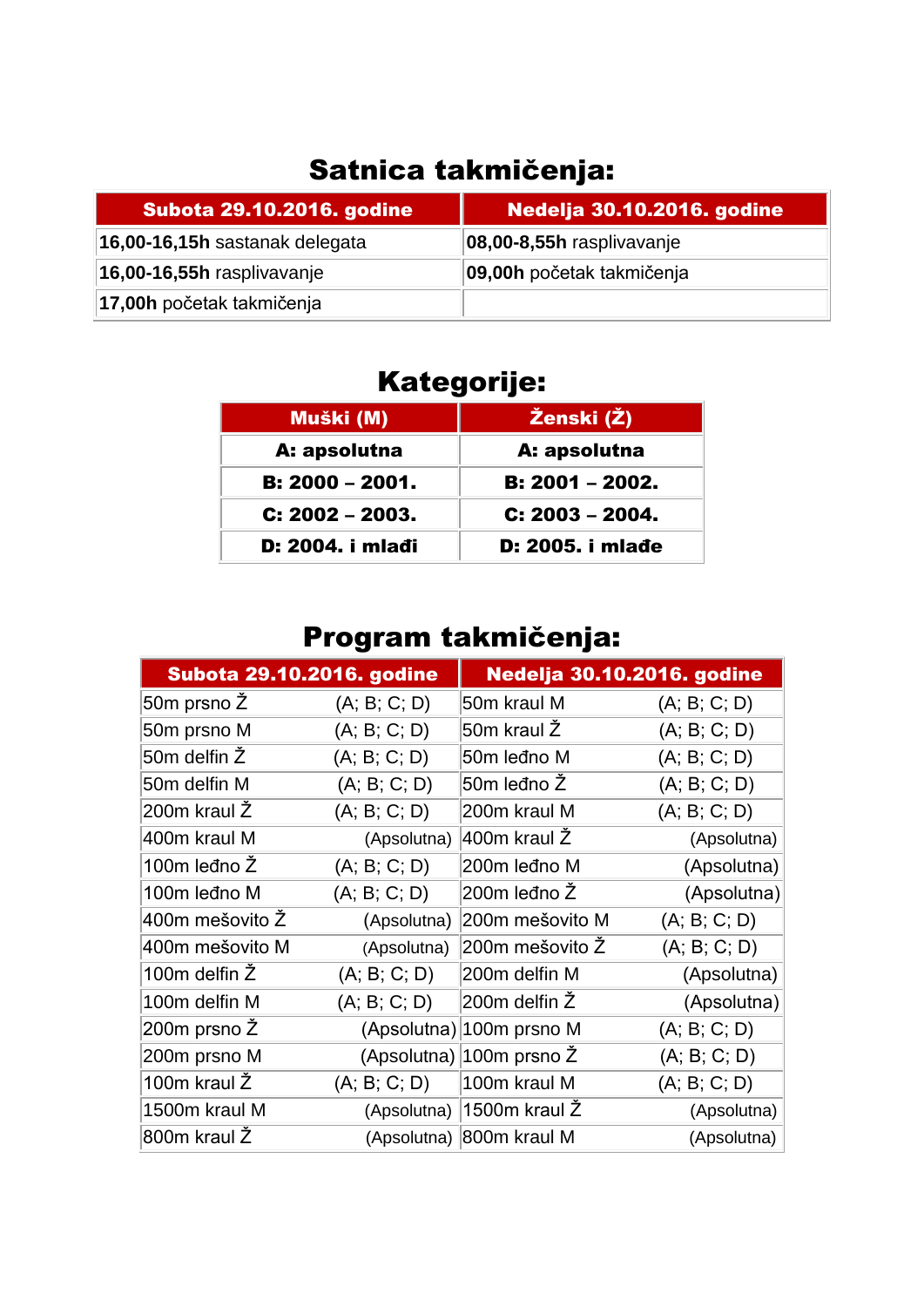#### Propozicije:

Takmičenje se održava po pravilima PSS, FINA i ovog takmičenja.

Za rasplivavanje i/ili isplivavanje na raspolaganju je, u svakom trenutku, dodatni 25m bazen.

Takmičari su razvrstani po grupama, prema prijavljenom vremenu, bez obzira na uzrast. Najbrža grupa startuje poslednja.

Svaki takmičar ima pravo nastupa u neograničenom broju disciplina. Kategorije su zatvorene, osim kategorije "A" (apsolutna) u kojoj pravo nastupa imaju svi prijavljeni plivači, bez obzira na uzrast.

Za discipline 800 i 1500m kraul, broj takmičara je ograničen na 16 muških i 16 ženskih, u svakoj disciplini.

Takmičar ili takmičarka koji osvoje najviše FINA bodova iz 4 discipline programa od kojih bar jedna mora biti obavezna disciplina: 400 kraul, 400 mešovito, 200 prsno, 200 leđno, 200 delfin, 1500 ili 800 kraul, pobednik je "Memorijala Ante Lambaša".

Takmičar i takmičarka iz kategorija B, C, D sa najviše osvojenih FINA bodova iz četiri discipline, dve iz prvog i dve iz drugog dela programa, pobednik je Memorijala za kategoriju.

#### Nagrade:

Prva tri takmičara u svakoj disciplini i kategoriji biće nagrađeni medaljama.

Najuspešniji takmičar i najuspešnija takmičarka u kategorijama B, C, D i E dobijaju robne nagrade.

Pobednik "Memorijala Ante Lambaša" nagrađuje se novčano\*:

- 1. mesto 400€
- 2. mesto 200€
- 3. mesto 100€

\*U dinarskoj protivvrednosti.

#### Ostale odredbe:

Svi učesnici se mogu obratiti organizatoru za smeštaj na gore navedene kontakte, najmanje 10 dana pre početka takmičenja. Najbolje je poslati preliminarnu prijavu sa brojem takmičara, bar 30 dana pre početka takmičenja.

Sve troškove snose učesnici takmičenja, osim takmičara koji ulaze u reciprocitet, učesnike Olimpijskih igara u Riu 2016. i ostale takmičare po pozivu.

Takmičenje se održava prema odredbama Zakona o sportu, Takmičarskom pravilniku PSS i ostalim normativnim aktima PSS. Na sva pitanja koja nisu regulisana izvodom iz propozicija ovog takmičenja, Takmičarskim pravilnikom i Pravilnikom o organizaciji takmičenja i učešću na takmičenju, primenjuju se Međunarodna pravila plivanja i ostala pravila FINA.

#### Organizacioni odbor takmičenja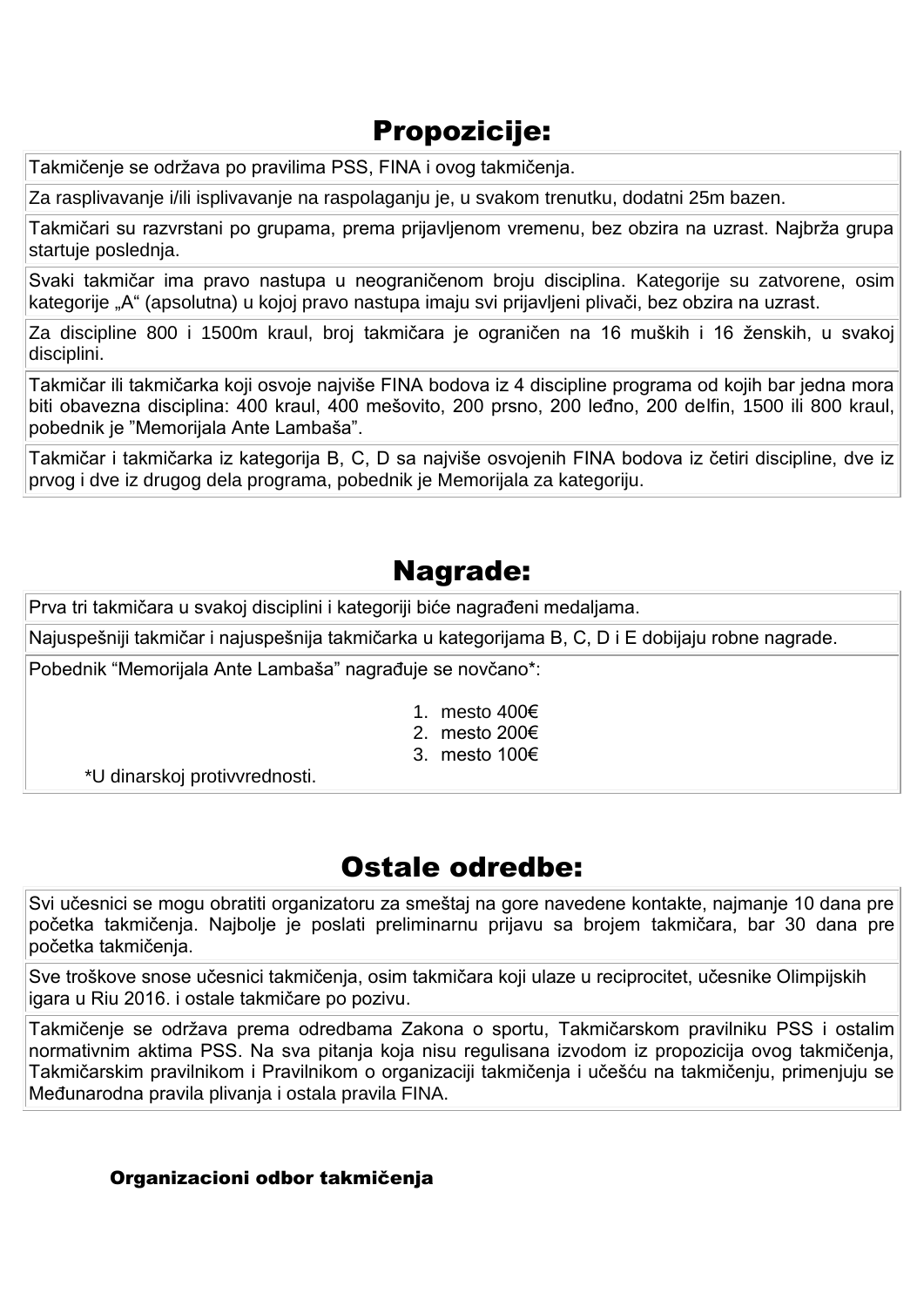

## **24th INTERNATIONAL SWIM MEET "Ante Lambasa Memorial" Belgrade, 29th and 30th October, 2016.**

**Organizer (host):**

**Swimming club "Barakuda"** and **Swimming club "Beograd" Mob.tel (Viber): +381 62 555 854 Email: [pkbeograd@gmail.com](mailto:pkbeograd@gmail.com) Web: www.pkbarakuda.org**

## **General information:**

Dates: 29<sup>th</sup> and 30<sup>th</sup> October 2016.

**Place:** Belgrade, Autoput 2, Serbia

**Venue:** SRC "11. April" swimming pool, Novi Beograd, indoor 50 meters pool with 8 lanes.

**Electronic timing.**

**Applications:** Club teams should send their entries through LENEX file which is available on official PSS web site<http://www.serbia-swim.org.rs/index.php/rezultati> or through Excel file.

The preliminary deadline for applications: Wednesday, October 26<sup>th</sup> 2016.

Last deadline for applications and/or cancelations: Friday, October 28<sup>th</sup> 2016.

**Entry fee:** 4€ per each start and must be paid for each registered competitor.

**Please send your entries to:** [pkbeograd@gmail.com](mailto:pkbeograd@gmail.com)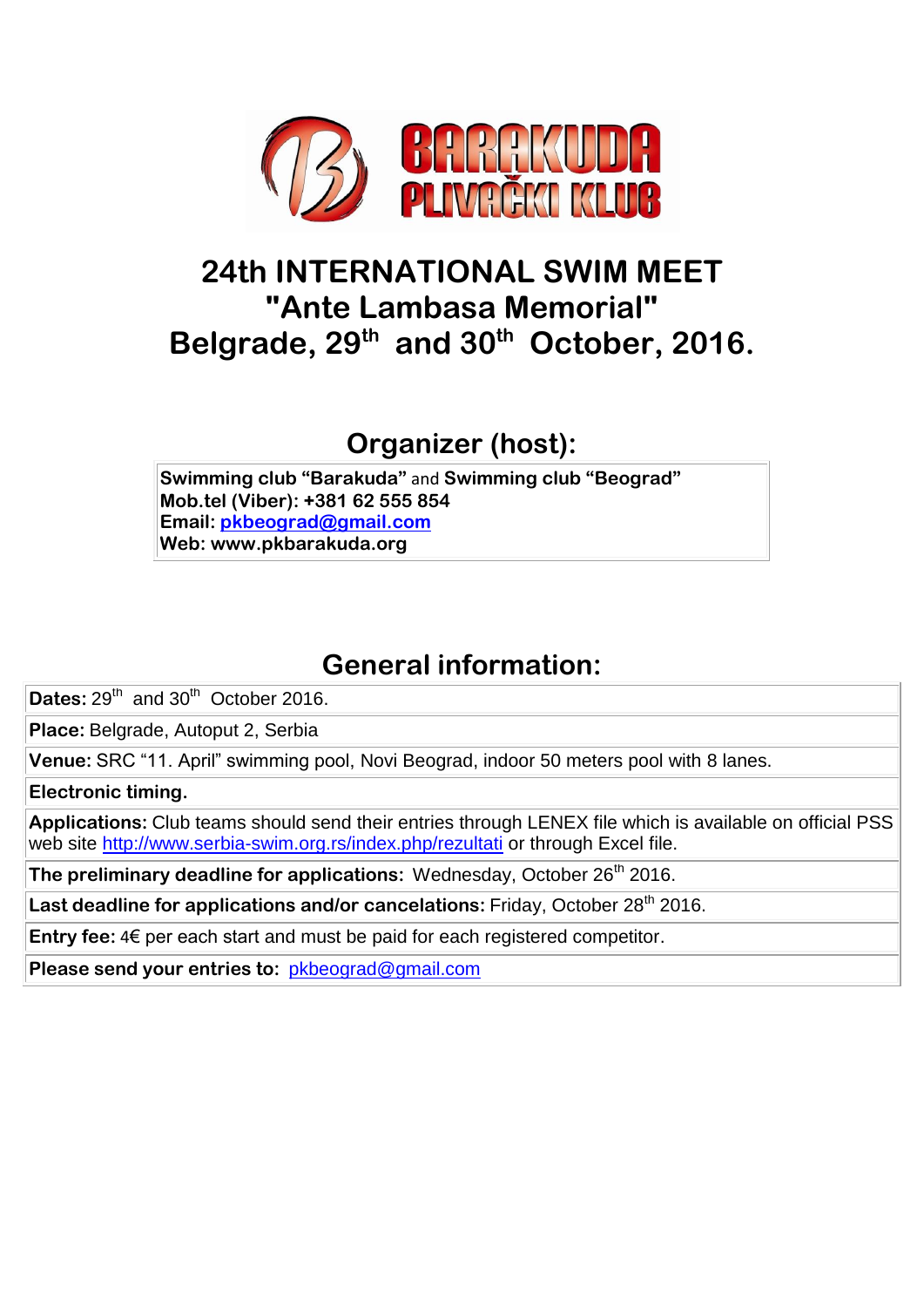## **Schedule:**

| Saturday, October 29th 2016.     | Sunday, October 30th 2016. |
|----------------------------------|----------------------------|
| $4:00-4:15$ pm delegates meeting | 8:00 am warm up            |
| 4:00-4:55 pm warm-up             | $ 9:00$ am start up        |
| $ 5:00$ pm start up              |                            |

## **Age groups:**

| Men (M)            | <b>Women (W)</b>   |
|--------------------|--------------------|
| A: absolute        | A: absolute        |
| B: 2000 - 2001.    | B: 2001 - 2002.    |
| $C: 2002 - 2003.$  | $C: 2003 - 2004.$  |
| D: 2004. & younger | D: 2005. & younger |

## **Competition schedule:**

| Saturday, October 29th 2016. |                           | Sunday, October 30th 2016. |              |
|------------------------------|---------------------------|----------------------------|--------------|
| 50m breast W                 | (A; B; C; D) 50m free M   |                            | (A; B; C; D) |
| 50m breast M                 |                           | $(A; B; C; D)$ 50m free W  | (A; B; C; D) |
| 50m fly W                    |                           | $(A; B; C; D)$ 50m back M  | (A; B; C; D) |
| 50m fly M                    |                           | (A; B; C; D) 50m back W    | (A; B; C; D) |
| 200m free W                  |                           | $(A; B; C; D)$ 200m free M | (A; B; C; D) |
| 400m free M                  |                           | (Absolute) 400m free W     | (Absolute)   |
| 100m back W                  |                           | $(A; B; C; D)$ 200m back M | (Absolute)   |
| 100m back M                  |                           | (A; B; C; D) 200m back W   | (Absolute)   |
| 400m IM W                    |                           | (Absolute) 200m IM M       | (A; B; C; D) |
| 400m IM M                    |                           | (Absolute) 200m IM W       | (A; B; C; D) |
| 100m fly W                   | $(A; B; C; D)$ 200 mfly M |                            | (Absolute)   |
| 100m fly M                   | $(A; B; C; D)$ 200m fly W |                            | (Absolute)   |
| 200m breast W                |                           | (Absolute) 100m breast M   | (A; B; C; D) |
| 200m breast M                |                           | (Absolute) 100m breast W   | (A; B; C; D) |
| 100m free W                  |                           | (A; B; C; D)   100m free M | (A; B; C; D) |
| 1500m free M                 |                           | (Absolute) 1500m free W    | (Absolute)   |
| 800m free W                  |                           | (Absolute) 800m free M     | (Absolute)   |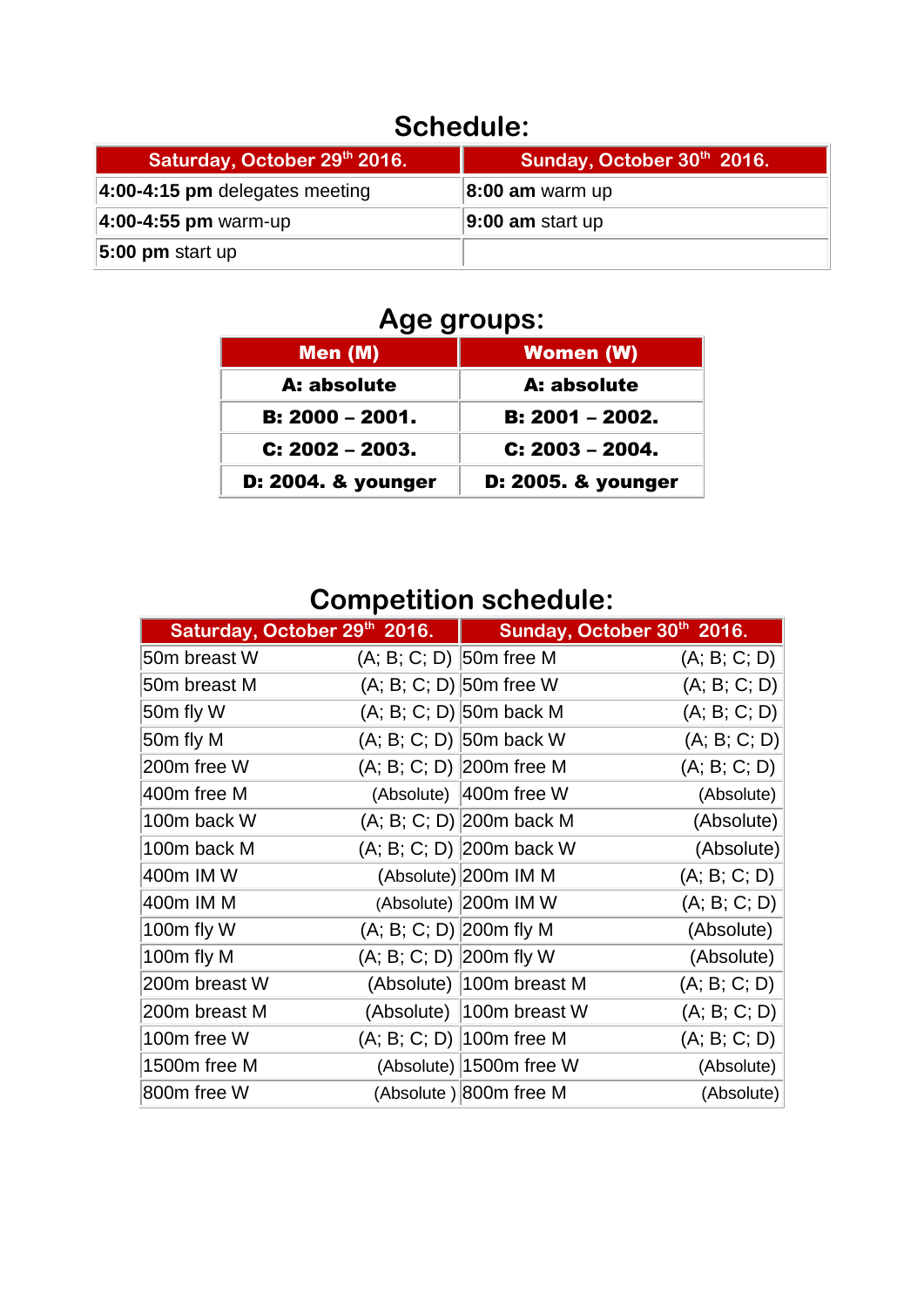#### **General rules:**

The competition is held by the rules of PSS, FINA and this competition.

Additional 25m pool is available for warm up and cool down during competition.

Competitors are divided into groups, according to the reported time, regardless of age. The fastest group starts last.

Each competitor has the right to participate in any number of disciplines. The categories are closed, except for category "A" (absolute) in which the right to participate have all swimmers, regardless of age or category.

For the discipline 800 and 1500m freestyle, the number of competitors is limited to 16 male and 16 female.

The competitor, male OR female, who wins the most FINA points from 4 disciplines, of which at least one must be discipline(s): 400m (freestyle or/and medley), 200m (breaststroke, backstroke or/and butterfly), 1500 or 800 freestyle, wins "Ante Lambaša Memorial ".

The competitors, male AND female, from the categories B, C, and D with the highest number FINA points from four events, two of the first and two in the second part of the program, are the winners of the Memorial for the category.

#### **Awards:**

The first three competitors in each event and category will be awarded with medals.

The most successful competitors (male AND female) in categories B, C and D, receive merchandise prizes.

Winner of "Ante Lambaša Memorial" will be awarded with money prizes\*:

1<sup>st</sup> place 300€ 2<sup>nd</sup> place 200€ 3<sup>rd</sup> place 100€

\*In Serbian RSD

#### **Other informations:**

All participants can contact the organizers for accommodation on the contacts listed above, at least 10 days before the competition. It is best to send a preliminary application, at least 30 days before the competition.

All costs should be payed by the participants of the competition, except from competitors entering the reciprocity or the participants of the Olympic Games in Rio 2016 and other competitors by call.

By registering their athletes for this competition, clubs confirm that their swimmers are medicaly reviewed and as such are able to compete. The organizer is not responsible for the belongings of competitors.

#### Organizing committee of Barracuda SC and SC Belgrade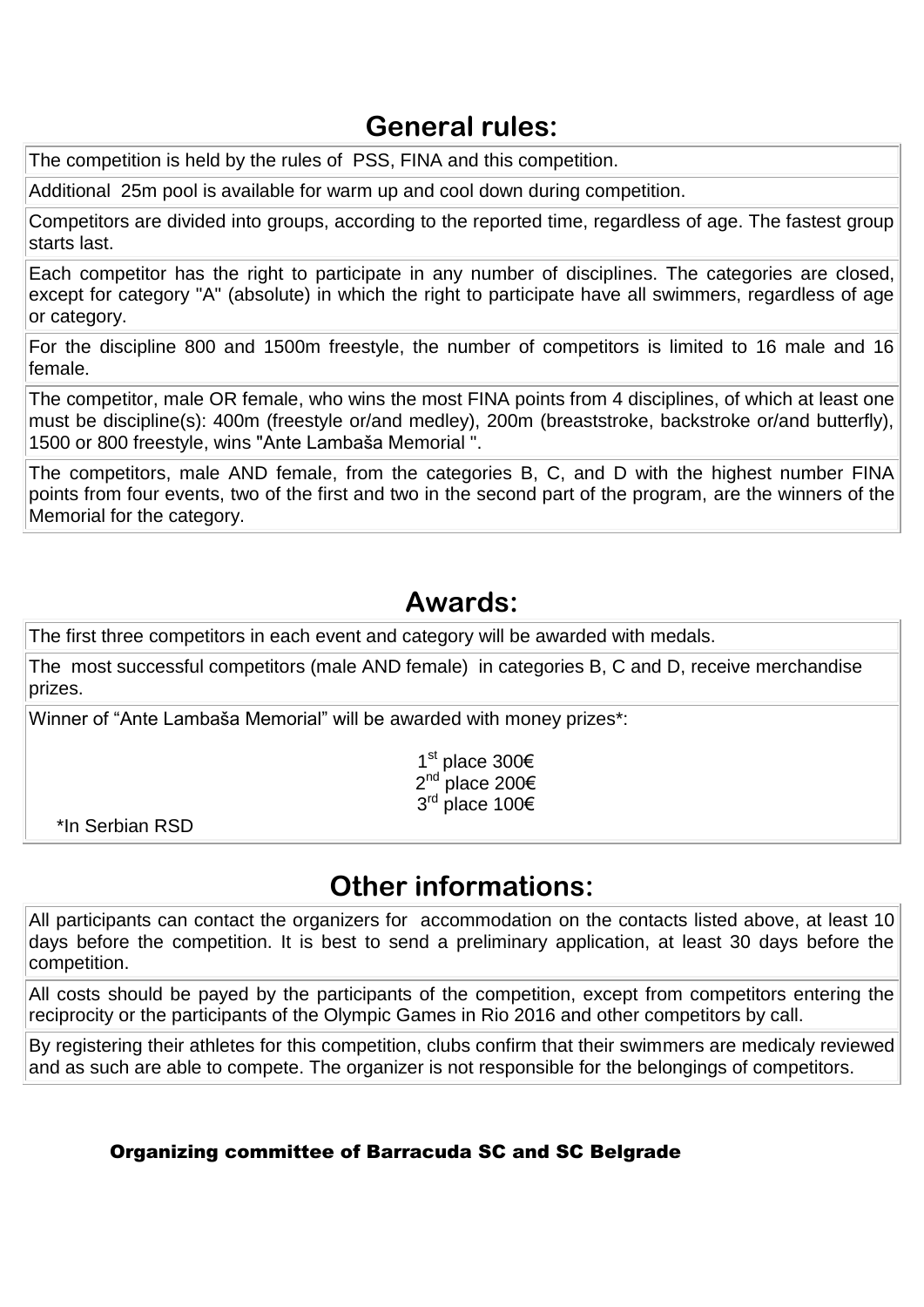

## 24. МЕЂУНАРОДНИ ПЛИВАЧКИ МИТИНГ

## "Меморијал Анте Ламбаша" Београд, 29. и 30. октобар 2016.

#### Организатор:

Пливачки клуб "Баракуда" и Пливачки клуб "Београд", Београд Телефон (Viber): +381 62 555 854 Електронска пошта [pkbeograd@gmail.com](mailto:pkbeograd@gmail.com) Интернет страна: [www.pkbarakuda.org](http://www.pkbarakuda.org/)

#### Генералне информације:

Датум одржавања: **29. и 30.октобар 2016.год.**

Место: **Београд, Аутопут 2, Нови Београд**

Базен: **СРЦ "11. Април", Нови Београд, 50 метара, 8 стаза. Помоћни 25м базен је доступан за потребе пливача у сваком тренутку.**

Мерење времена: **електронско**

Пријаве: **у Ленекс формату који је доступан на сајту ПСС**

Рок за пријаву: **среда, 26.10.2016.** 

Последњи рок за одјаву: **петак, 28.10.2016. до 20 часова**

Стартнина: **350 динара по старту** 

Пријаве слати путем електронске поште на: [pkbeograd@gmail.com](mailto:pkbeograd@gmail.com)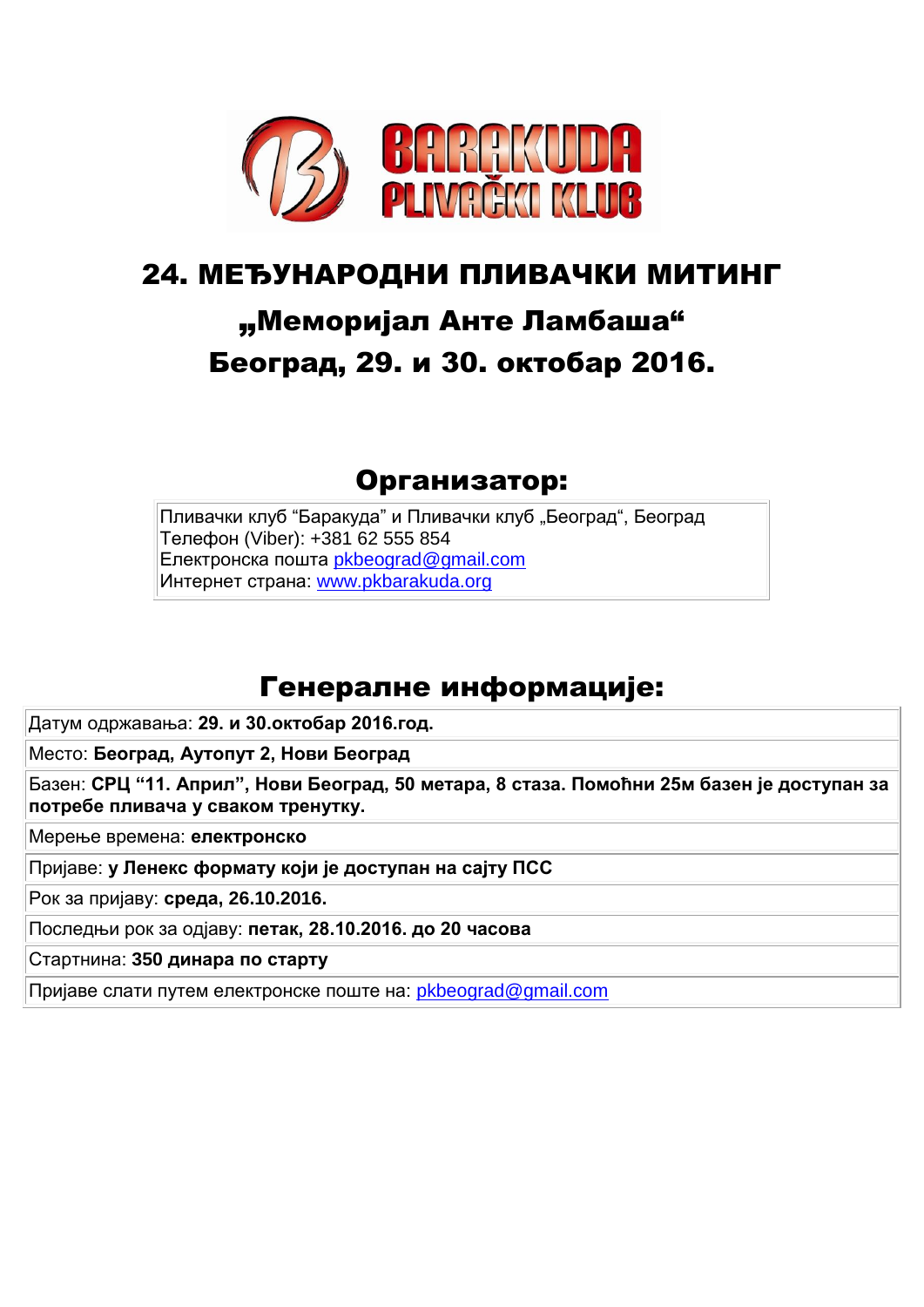### Сатница такмичења:

| Субота 29.10.2016. године       | <u>  Недеља 30.10.2016. године </u> |
|---------------------------------|-------------------------------------|
| 16:00 састанак делегата         | 08:00 часова распливавање           |
| 16:00-16:50 часова распливавање | 09:00 часова почетак такмичења      |
| 17:00 часова почетак такмичења  |                                     |

## Категорије:

| <b>Мушки (М)</b>  | Женски (Ж)       |
|-------------------|------------------|
| А: апсолутна      | А: апсолутна     |
| $E: 2000 - 2001.$ | Б: 2001 - 2002.  |
| Ц: 2002 – 2003.   | Ц: 2003 - 2004.  |
| Д: 2004. и млађи  | Д: 2005. и млађе |

## Програм такмичења:

| Субота 29.10.2016. године |  | Недеља 30.10.2016. године   |              |
|---------------------------|--|-----------------------------|--------------|
| 50м прсно Ж               |  | (А; Б; Ц; Д) 50м краул М    | (A; 5; 4; 4) |
| 50м прсно М               |  | (А; Б; Ц; Д) 50м краул Ж    | (А; Б; Ц; Д) |
| 50м делфин Ж              |  | (А; Б; Ц; Д) 50м леђно М    | (А; Б; Ц; Д) |
| 50м делфин М              |  | (А; Б; Ц; Д) 50м леђно Ж    | (А; Б; Ц; Д) |
| 200м краул Ж              |  | (А; Б; Ц; Д) 200м краул М   | (А; Б; Ц; Д) |
| 400м краул М              |  | (апсолутна) 400м краул Ж    | (апсолутна)  |
| 100м леђно Ж              |  | (А; Б; Ц; Д) 200м леђно М   | (апсолутна)  |
| 100м леђно М              |  | (А; Б; Ц; Д) 200м леђно Ж   | (апсолутна)  |
| 400м мешовито Ж           |  | (апсолутна) 200м мешовито М | (A; 5; 4; 4) |
| 400м мешовито М           |  | (апсолутна) 200м мешовито Ж | (A; 5; 4; 4) |
| 100м делфин Ж             |  | (А; Б; Ц; Д) 200м делфин М  | (апсолутна)  |
| 100м делфин М             |  | (А; Б; Ц; Д) 200м делфин Ж  | (апсолутна)  |
| 200м прсно Ж              |  | (апсолутна)  100м прсно М   | (A; 5; 4; 4) |
| 200м прсно М              |  | (апсолутна)   100м прсно Ж  | (A; 5; 4; 4) |
| 100м краул Ж              |  | (А; Б; Ц; Д) 100м краул М   | (А; Б; Ц; Д) |
| 1500м краул М             |  | (апсолутна) 1500м краул Ж   | (апсолутна)  |
| 800м краул Ж              |  | (апсолутна)  800м краул М   | (апсолутна)  |